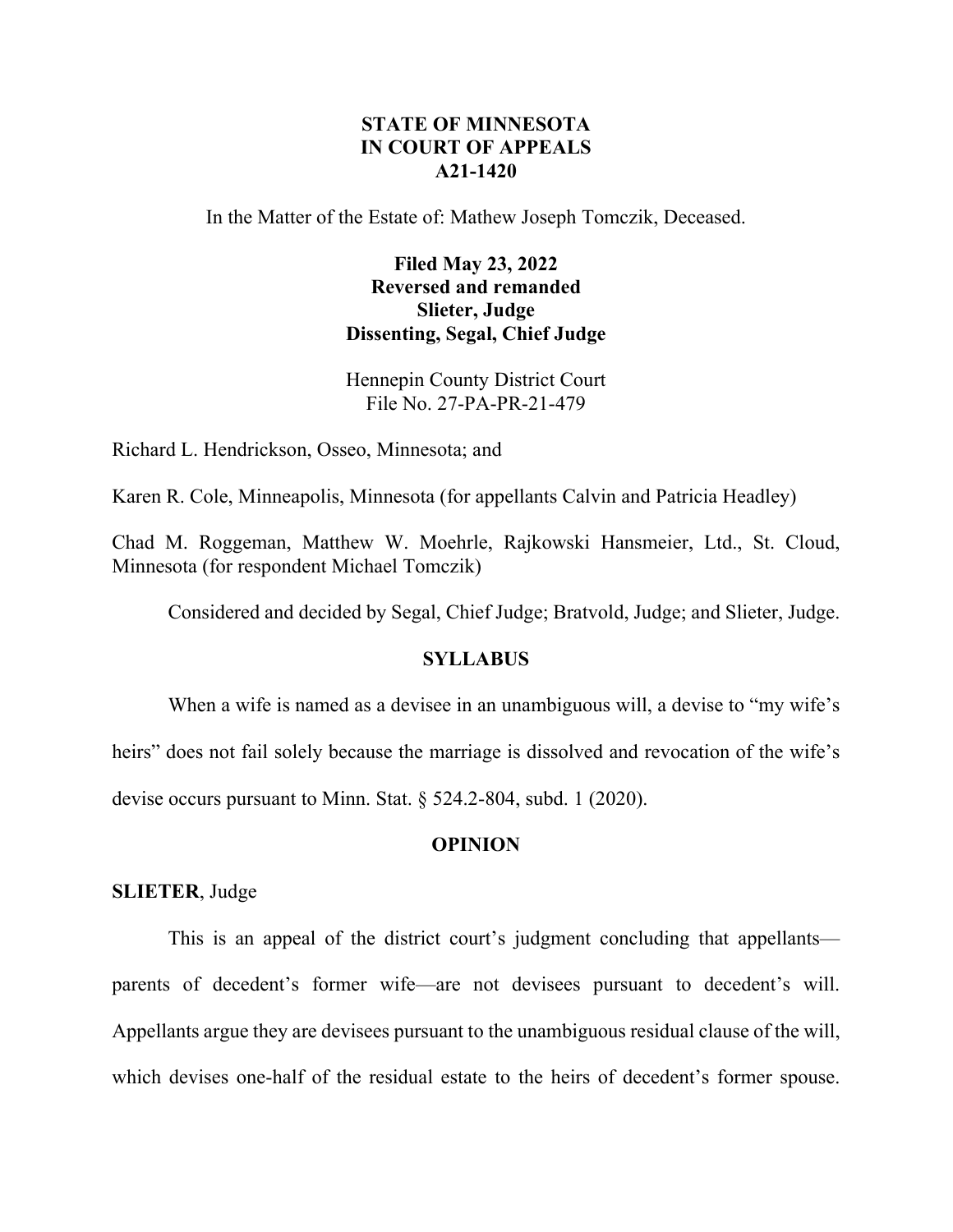Pursuant to Minn. Stat. § 524.2-804, subd. 2 (2020), a former spouse who remains named in a will is deemed to have died immediately before the dissolution of the marriage. Additionally, the residual-beneficiary terms of the will unambiguously devise one-half of the residual estate to the former spouse's heirs. Therefore, we reverse and remand.

#### **FACTS**

The facts of this case are not disputed. Decedent Mathew Joseph Tomczik (Mathew) and Sara Headley (Sara) married in 1992, and the district court dissolved their marriage in 2019. Mathew did not remarry and had no children before his death on January 31, 2021. Sara is currently living, has no children, and her heirs, pursuant to the intestatesuccession statute, would be her parents, appellants Calvin and Patricia Headley (the Headleys). Minn. Stat.  $\S 524.2 - 103(2)$  $\S 524.2 - 103(2)$  $\S 524.2 - 103(2)$  (1994).<sup>1</sup> In February 1995, Mathew executed a will, which remained unchanged until his death.

The will names Sara, if she survives Mathew, as the primary beneficiary of the residue of his estate. If she does not survive Mathew, the residue of his estate is to be distributed as follows:

> 3.4 If any interest is not effectively disposed of by the preceding provisions of this article, one half (1/2) to my heirsat-law and *one-half (1/2) to my wife's heirs-at-law*. The heirsat-law of each of us shall be determined (as of the date of death of the survivor of my husband<sup>[2](#page-1-1)</sup> and me) under, and take the shares prescribed by, Minnesota statutes of intestate succession

<span id="page-1-0"></span><sup>&</sup>lt;sup>1</sup> We apply the 1994 statutes because the will dictates that heirs are determined according to the laws of intestate succession in effect when the will was executed.

<span id="page-1-1"></span> $2$  The parties do not dispute that "husband" is a typographical error and should be "wife."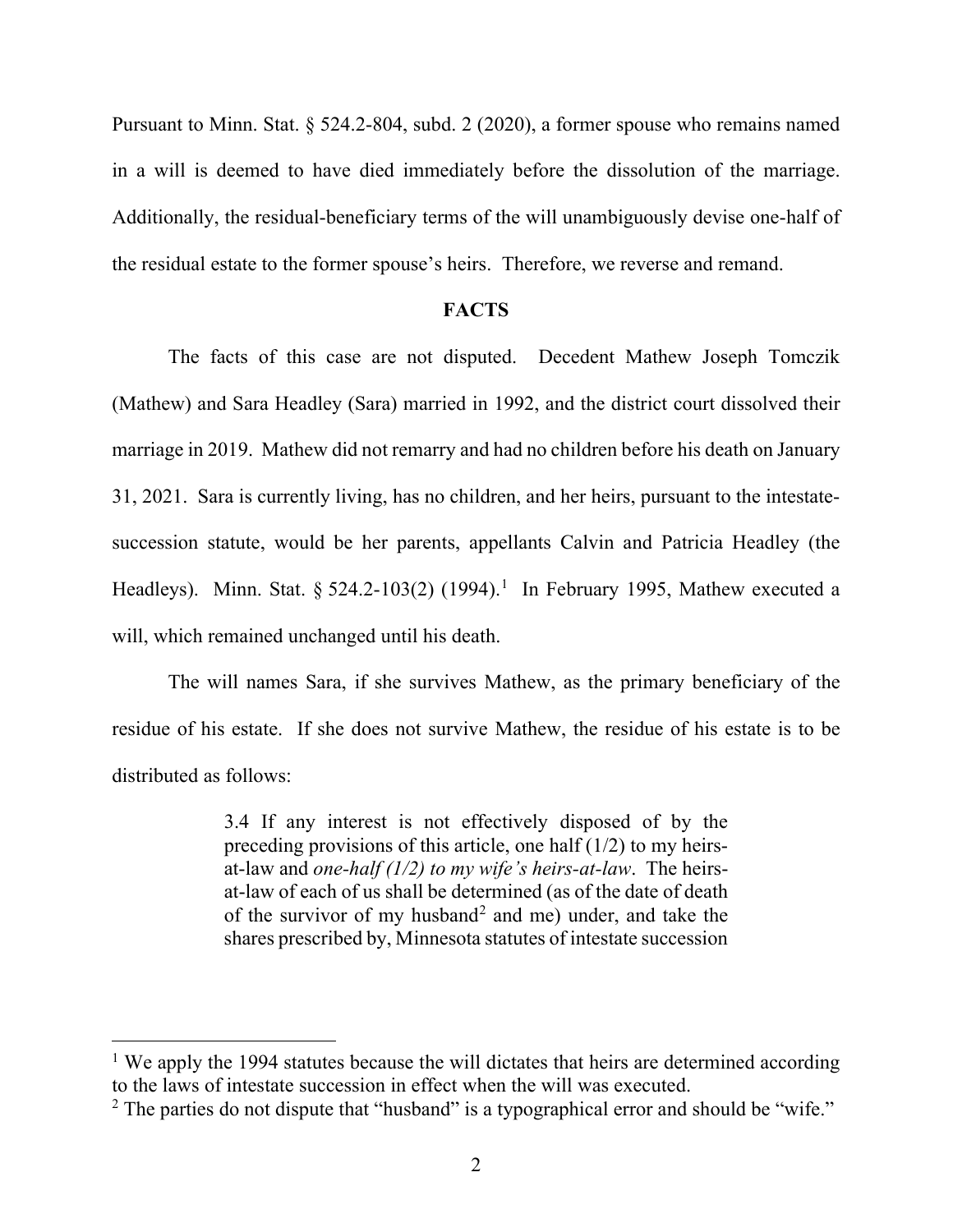in force at the execution of this Will, applied as if each of us had then died intestate.<sup>[3](#page-2-0)</sup>

(Emphasis added.)

The will nominates Mathew's brother, respondent Michael Tomczik (Michael) as personal representative. Following Mathew's death, Michael petitioned the district court for a formal probate of the will and for his appointment as personal representative. The petition identified Mathew's siblings as heirs and devisees,<sup>[4](#page-2-1)</sup> identified Sara as having no legal interest, and did not identify the Headleys. The Headleys objected to the petition because, as Sara's heirs, they had been wrongfully omitted as devisees.

The Headleys and Michael cross-moved for summary judgment. The district court granted Michael's motion for summary judgment based on its determination that the will's devise of one-half of the residue of the estate to the Headleys as Sara's heirs failed as a matter of law. The Headleys appeal.

#### **ISSUE**

Does the statutory revocation of a devise to a former spouse pursuant to Minn. Stat. § 524.2-804, which requires the probate court to consider the former spouse to have died immediately before the dissolution, also cause the unambiguous residual devise to the heirs of the former spouse to fail?

<span id="page-2-0"></span><sup>&</sup>lt;sup>3</sup> The will, in article four, makes the same division of the proceeds of the life insurance trust if decedent is survived by neither his spouse nor descendants. Because this article is subject to the same interpretation, we need not separately address it.

<span id="page-2-1"></span><sup>&</sup>lt;sup>4</sup> Heirs are persons "entitled under the statutes of intestate succession to the property of a decedent." Minn. Stat. § 524.1-201(28) (2020). Devisees are persons "designated in a will to receive" real or personal property. *Id.*, (13), (12) (2020).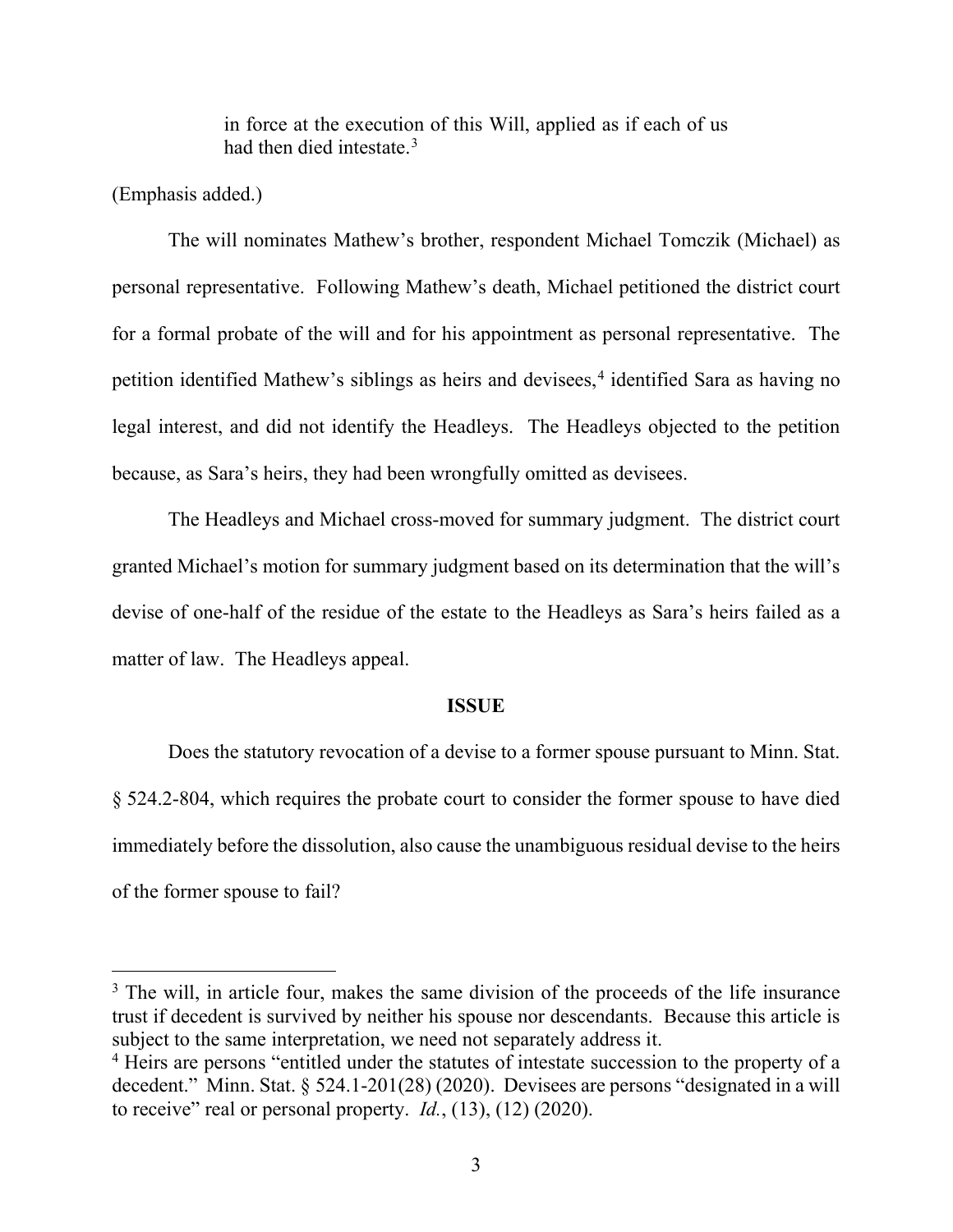#### **ANALYSIS**

"[Appellate courts] review the grant of summary judgment de novo to determine whether there are genuine issues of material fact and whether the district court erred in its application of the law." *Montemayor v. Sebright Prods., Inc.*, 898 N.W.2d 623, 628 (Minn. 2017) (quotation omitted). Questions of law involving the interpretation of a statute are reviewed *de novo*. *In re Est. of Jotham*, 722 N.W.2d 447, 450 (Minn. 2006).

Similarly, this court reviews *de novo* whether the language of a will is ambiguous. *In re Zagar*, 491 N.W.2d 915, 916 (Minn. App. 1992) ("Whether the language of a will is ambiguous is a question of law which the reviewing court may determine."); *Novack v. Nw. Airlines, Inc.*, 525 N.W.2d 592, 596 (Minn. App. 1995) (concluding that questions of law are reviewed *de novo*). "It is the cardinal rule of will construction that the intention of the testator, as expressed in the language used in the will, shall be controlling if it is not inconsistent with the rules of law." *McNiff v. Olmsted Cnty. Welfare Dep't*, 176 N.W.2d 888, 891 (Minn. 1970) (citing *In re Ordean's Will*, 261 N.W. 706, 708 (Minn. 1935)). "[I]ntention which the testator may have had, but did not express in his will, cannot be considered." *In re Cosgrave's Will*, 31 N.W.2d 20, 25 (Minn. 1948). When the intent of the testator is clear from the language of a will, we do not consider "what he meant to say and did not or what he might have said if he had thought of it." *In re Silverson's Will*, 8 N.W.2d 21, 23 (Minn. 1943). Doing so would add words to the will, and "the court cannot supply words to bring about a claimed result." *In re Lutzi's Est.*, 123 N.W.2d 618, 624 (Minn. 1963).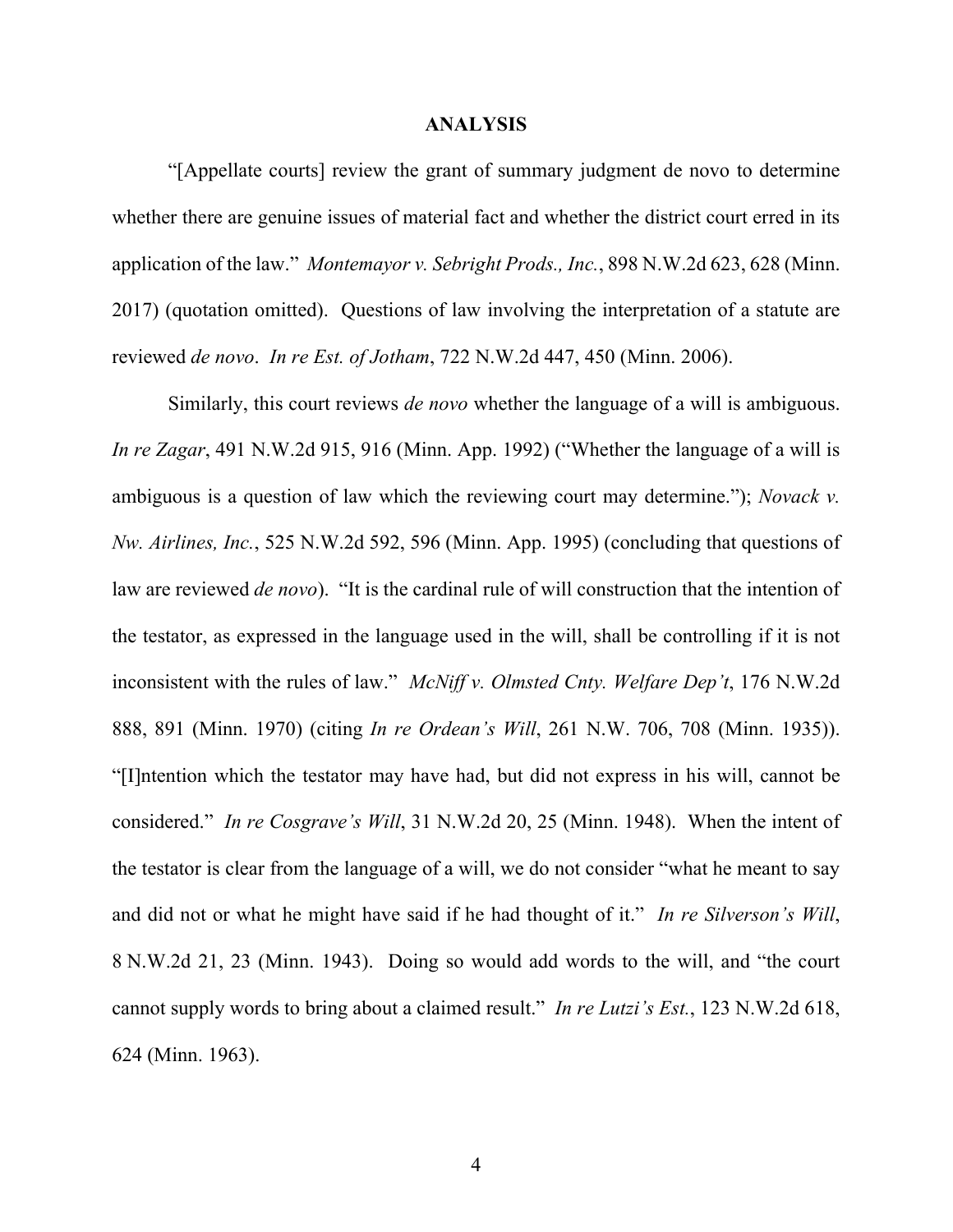When a marriage ends in dissolution and "[e]xcept as provided by the express terms of a governing instrument," the Minnesota Uniform Probate Code "revokes any revocable: disposition, beneficiary designation, or appointment of property made by an individual to the individual's former spouse in a governing instrument" which was executed prior to a dissolution of marriage. Minn. Stat. § 524.2-804, subd. 1. The effect of this revocation is that "[p]rovisions of a governing instrument are given effect *as if the former spouse died* immediately before the dissolution or annulment." *Id.*, subd. 2 (emphasis added). Wills, defined by the probate code as a "governing instrument," are subject to these provisions. Minn. Stat. § 524.1-201(26) (2020).

The district court ruled that Mathew's will is unambiguous, and this conclusion is not challenged on appeal. Additionally, the district court concluded that the phrase "my wife" was an express term indicating an intent that the devise to "my wife's heirs" was contingent on Mathew and Sara remaining married. Because the will unambiguously expresses Mathew's intent that Sara's heirs are to receive a devise, the district court erred by concluding otherwise.

Article three of the will states that Mathew "give[s] the residue of my estate . . . [t]o my wife, if she survives me.... If my wife does not survive me... one-half  $(1/2)$  to my heirs-at-law and one-half (1/2) to my wife's heirs-at-law." The will defines "my wife" as follows: "My wife's name is Sara Tomczik [now Headley] and all references in this Will to my wife or my spouse are to her only."

Because Minn. Stat. § 524.2-804, subd. 2, requires the will to be "given effect as if *the former spouse died* immediately before dissolution," the devise to Sara's heirs becomes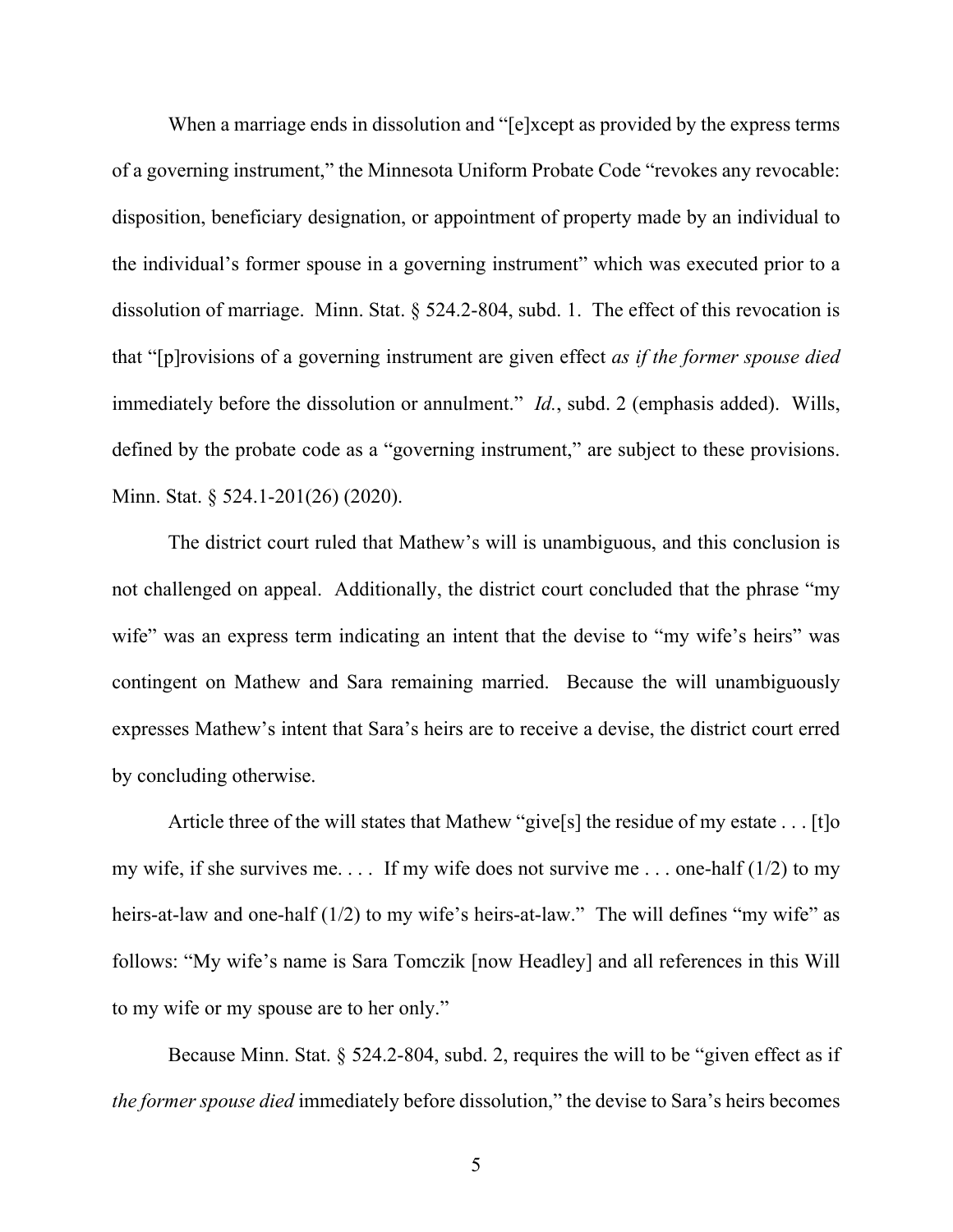operative. Because heirs are defined as "the decedent's parents equally if both survive" when there are no surviving descendants, Minn. Stat. § 524.2-103, and it is undisputed that the Headleys are Sara's parents, the Headleys are devisees of one-half of Mathew's residual estate.

Michael argues that Mathew's contrary "intent is made clear by the fact that he described this class of persons [his wife's heirs] only in relation to his marital status, as opposed to listing the names of such persons." It is this fact, Michael claims, which distinguishes this matter from the basis of our conclusion in *In re Est. of Kerr*, 520 N.W.2d 512, 514 (Minn. App. 1994), *rev. denied* (Minn. Oct. 14, 1994). Because the reasoning in *Kerr* is consistent with our conclusion, we are not persuaded.

In *Kerr*, a will made a devise to "my stepdaughter, Dawn M. Valentine." 520 N.W.2d at 513-14. Kerr's son argued that "stepdaughter" expressed an intent "to make a devise to a person occupying a particular position," a position which, due to the dissolution of Kerr's marriage to the stepdaughter's mother, the stepdaughter no longer occupied when Kerr died. *Id.* at 514. In rejecting that argument, we reasoned: "nowhere in the fifteenpage will or codicil is an intent expressed to exclude the stepdaughter if she ceased to be a stepdaughter because her mother was not married to the testator at the time of his death." *Id.* Similarly, Mathew's will unambiguously defines his wife as Sara, and expresses his intent that, if she predeceases him, her heirs are to receive a devise. Again, a testator's intention is "to be gathered from the language of the will itself . . . [and] intention which the testator may have had, but did not express in his will, cannot be considered." *Cosgrave's Will*, 31 N.W.2d at 25.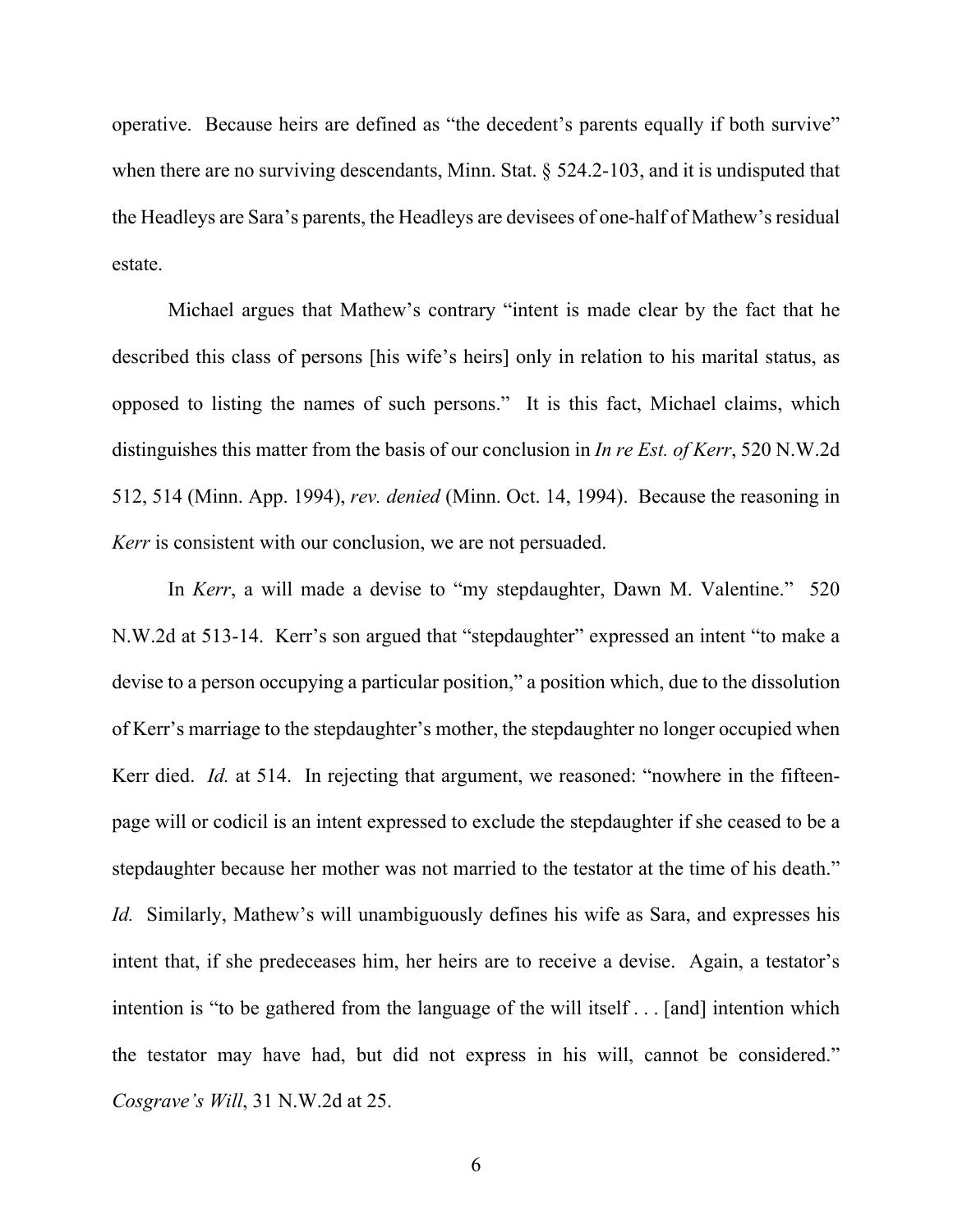Moreover, we are not persuaded by Michael's argument that a failure to specially name Sara's heirs in the will, as Kerr's stepdaughter was, is critical. A "principal attribute" of class gifts is "that the number of beneficiaries in the class may increase by birth or decrease by death between the time the instrument is executed and the time it takes effect." *Lichter v. Bletcher*, 123 N.W.2d 612, 615 (Minn. 1963). "Where an immediate gift is made to a class and the right exists to have the property distributed at once on the death of the testator, the persons constituting the class are determined as of the death of the testator." *In re Schmidt's Will*, 97 N.W.2d 441, 458 (Minn. 1959) (quotation omitted).

Naming "my wife's heirs" would have been impossible when Mathew executed the will because the members of the class were determined on his death, when the will took effect. And, because we must give this provision of the will "effect as if the former spouse died immediately before the dissolution," we determine Sara's heirs no differently than if she had died without the marriage ending in dissolution. Minn. Stat. § 524.2-804, subd. 2. Like the devisee in *Kerr*, "heirs" identifies a devisee, in this case a devisee class, and the will expresses no intent to exclude the class if the marriage ended in dissolution.<sup>[5](#page-6-0)</sup>

Finally, Michael argues that the district court's decision "serves the logical objective of precluding families of ex-spouses from collecting a second time from an estate

<span id="page-6-0"></span><sup>5</sup> Michael encourages us to follow the reasoning of *In re Danca*, No. C1-98-1497, 1999 WL 232664 (Minn. App. Apr. 20, 1999), which followed the reasoning in *Hermon v. Urteago (Est. of Hermon)*, 46 Cal. Rptr. 2d 577 (Cal. Ct. App. 1995), *rev. denied* (Cal. Feb. 15, 1996). The *Hermon* court reasoned that defining a class by implicit reference to a marriage expressed an intent that the marriage survive for the devise to succeed. 46 Cal. Rptr. 2d at 581; *Danca*, 1999 WL 232664, at \*2. Neither case is binding on this court and, for the reasons stated, are not persuasive.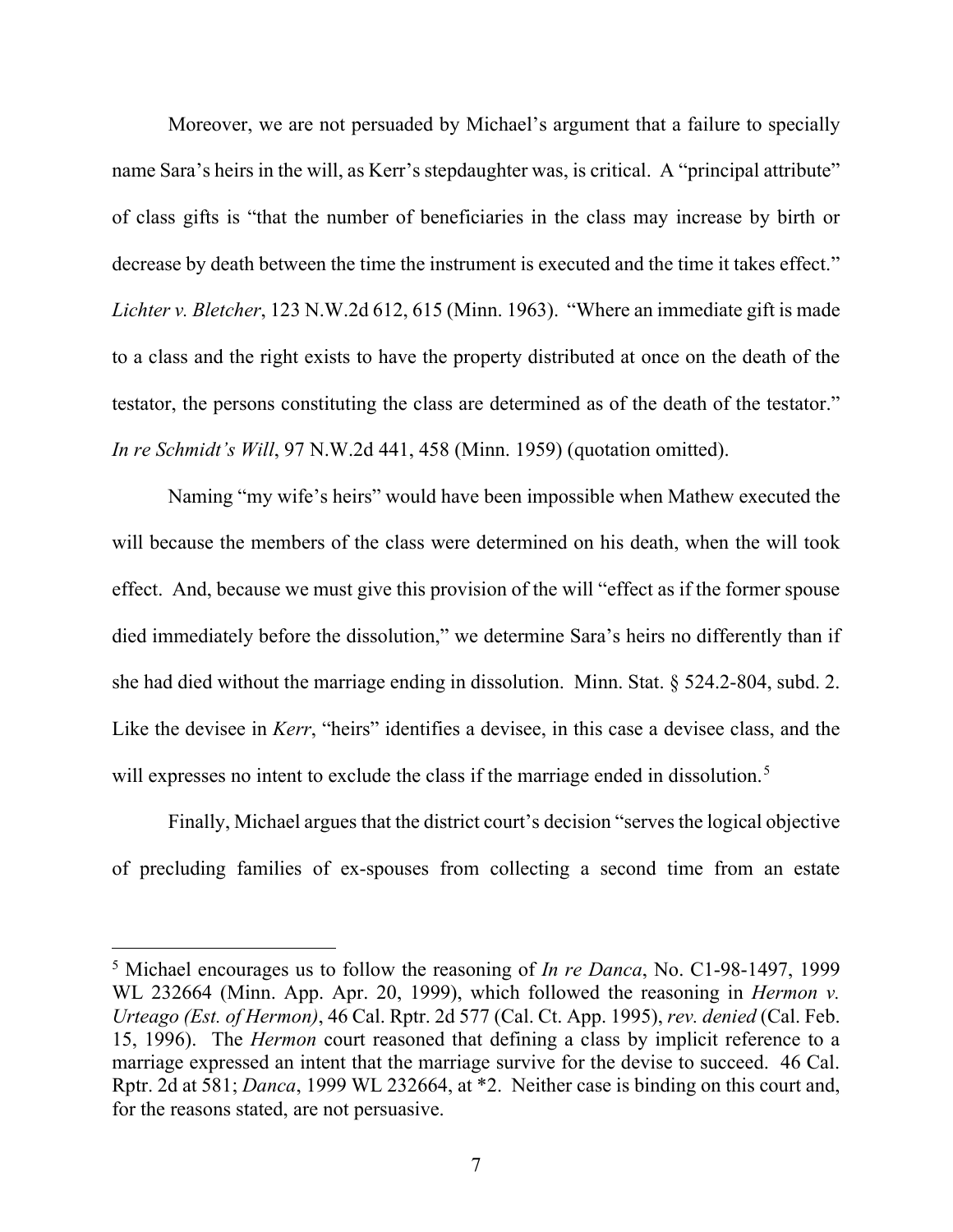previously divided during marriage dissolution proceedings." We discern Michael's argument to be related to the policy decision of the legislature not to extend statutory revocation by dissolution to a former spouse's heirs. Although the goal of statutory construction "is to ascertain and effectuate the intention of the legislature," we cannot disregard the letter of the law "under the pretext of pursuing the spirit" when its "application to an existing situation [is] clear and free from all ambiguity." Minn. Stat. § 645.16 (2020); *see also Ayers v. Kalal*, 925 N.W.2d 291, 301 (Minn. App. 2019) ("It is not for the courts to apply policy considerations when the law is clear."). We have no basis upon which to disagree with Michael's characterization of such an extension as a "logical objective." But only the legislature may add such an extension.

The Minnesota Uniform Probate Code is based on the Uniform Probate Code (UPC). Minn. Stat. § 524.1-101 (2020). In 1975, the legislature adopted the UPC provision revoking devises to a former spouse following dissolution of the marriage. 1975 Minn. Laws ch. 347,  $\S 22$ , at 1025-2[6](#page-7-0).<sup>6</sup> In 1990, the UPC expanded former spouse revocation to include any devise "to a relative of a divorced individual's former spouse." Unif. Prob. Code § 2-804 (amended 1997), 8 pt. 1 U.L.A. 331, 333 cmt. (2013). The Minnesota legislature, however, did not adopt the provision revoking devises to relatives of a former spouse even though it amended section 524.2-804 in 2002 to more closely

<span id="page-7-0"></span> $6$  This provision was originally codified at Minn. Stat.  $\delta$  524.2-508 (Supp. 1975). In 1995 it was recodified at Minn. Stat. § 524.2-804. 1995 Minn. Laws ch. 130, § 13, at 322; *see also* 1994 Minn. Laws ch. 472, § 40, at 404 (repealing former statute).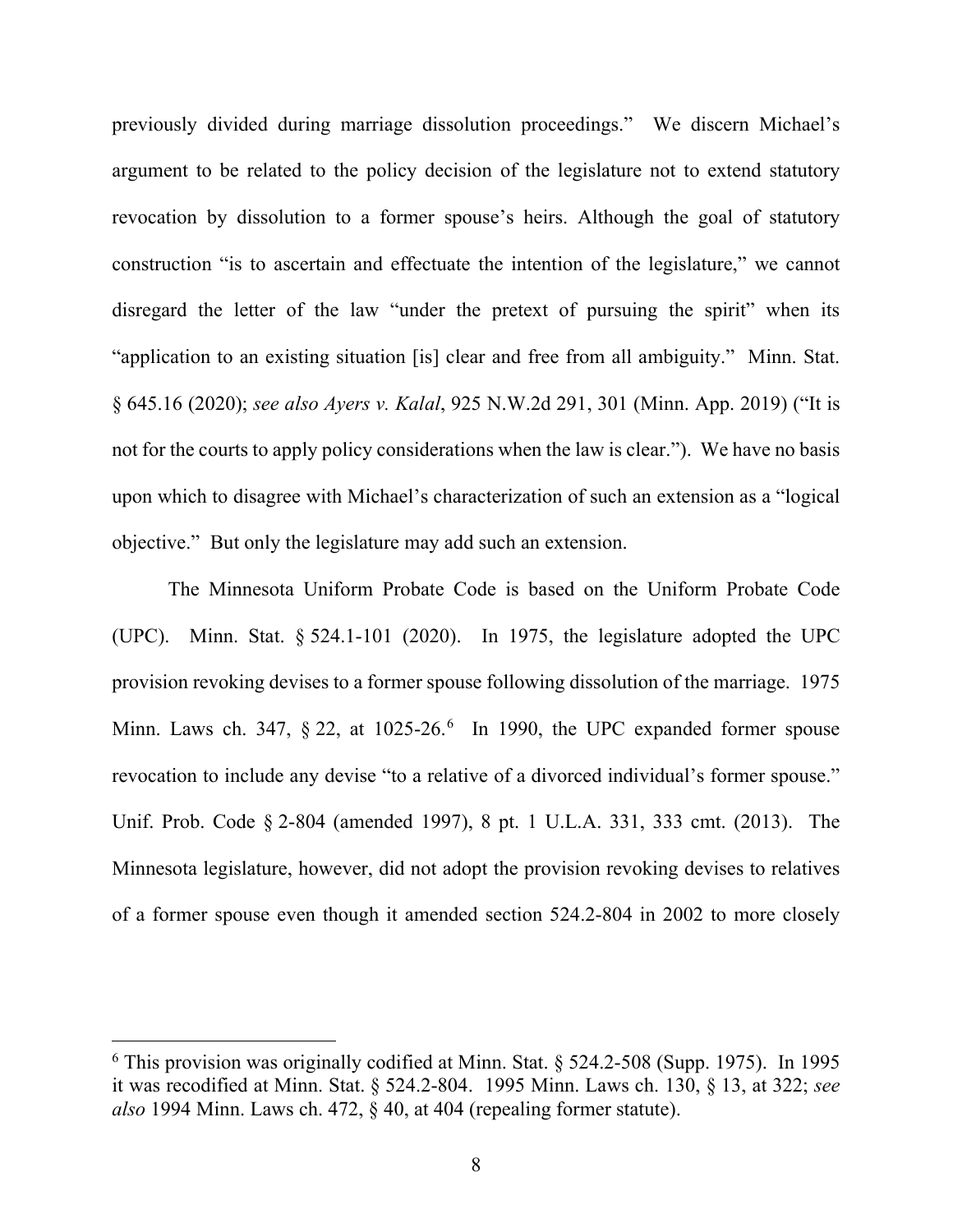match the other provisions of the 1990 UPC section 2-804. [7](#page-8-0) *Compare* 2002 Minn. Laws ch. 347, § 2, at 672-73, *with* UPC § 2-804, 8 pt. U.L.A. 331. We cannot ignore the legislature's omission of this provision. *Cf. Schmidt ex rel. P.M.S. v. Coons*, 818 N.W.2d 523, 528 (Minn. 2012) (construing a statute based, in part, on what was "a conspicuous absence" from that statute).

The law is unambiguous that *only* devises to a former spouse are revoked following dissolution of the marriage, and no other part of the will is revoked by this change in circumstances. Minn. Stat. § 524.2-508 (2020). And, treating the former spouse as deceased immediately before the dissolution when interpreting the will does not revoke other devises.

As we have recognized before, "[t]he legislature could have chosen to revoke gifts to relatives of a former spouse, but did not do so." *Kerr*, 520 N.W.2d at 514. We cannot "add words to the statute that the Legislature did not supply." *Graphic Commc'ns Loc. 1B Health & Welfare Fund A v. CVS Caremark Corp.*, 850 N.W.2d 682, 691 (Minn. 2014); *see also Hayden v. City of Minneapolis*, 937 N.W.2d 790, 796 (Minn. App. 2020), *rev. denied* (Apr. 14, 2020) (quoting *Christiansen v. Univ. of Minn. Bd. of Regents*, 733 N.W.2d 156, 159 (Minn. App. 2007), *rev. denied* (Minn. Aug. 21, 2007)). Our "duty is to 'interpret the policy that the Legislature has already determined in the statutory language at issue.'"

<span id="page-8-0"></span><sup>7</sup> These changes included significant formatting changes, expansion to cover "governing instrument[s]," not solely wills, updated terminology, and protections for third parties. *See* 2002 Minn. Laws ch. 347, § 2, at 672-73.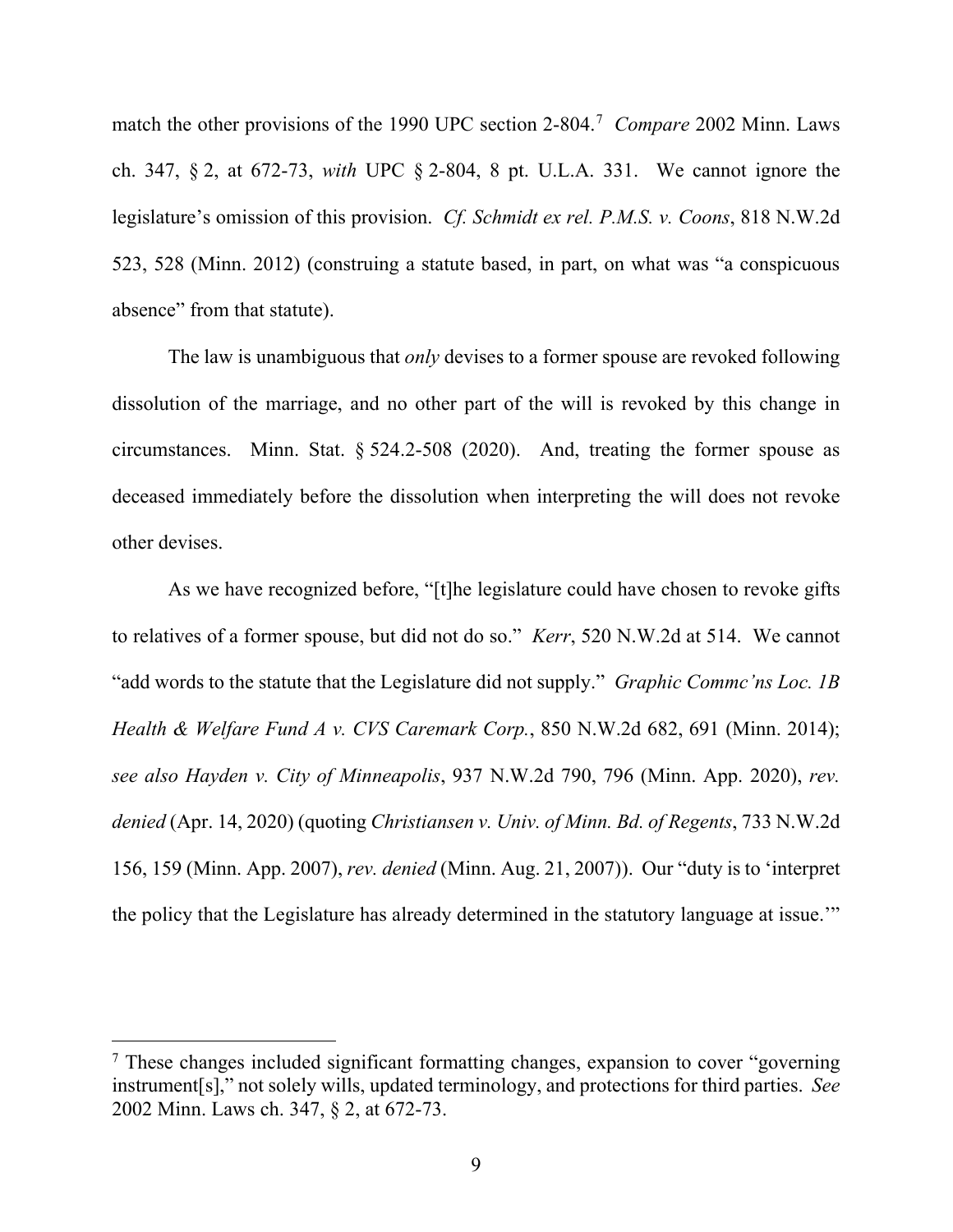*Hayden*, 937 N.W.2d at 796 (quoting *In re Guardianship of Tschumy*, 853 N.W.2d 728, 741 n.10 (Minn. 2014)).

Many may agree that Michael articulates sound reasoning for his argument that devises to a former spouse's heirs should be revoked following dissolution. But the legislature has not adopted a statute reflecting that policy even though this court has previously called attention to the matter. *See Kerr*, 520 N.W.2d at 514.

# **DECISION**

Because the unambiguous terms of decedent's will demonstrate that, upon giving effect to the will as if his former spouse died immediately before the dissolution pursuant to Minn. Stat. § 524.2-804, the former spouse's heirs are devisees, we reverse the district court and remand for further proceedings to include the Headleys as devisees.

# **Reversed and remanded.**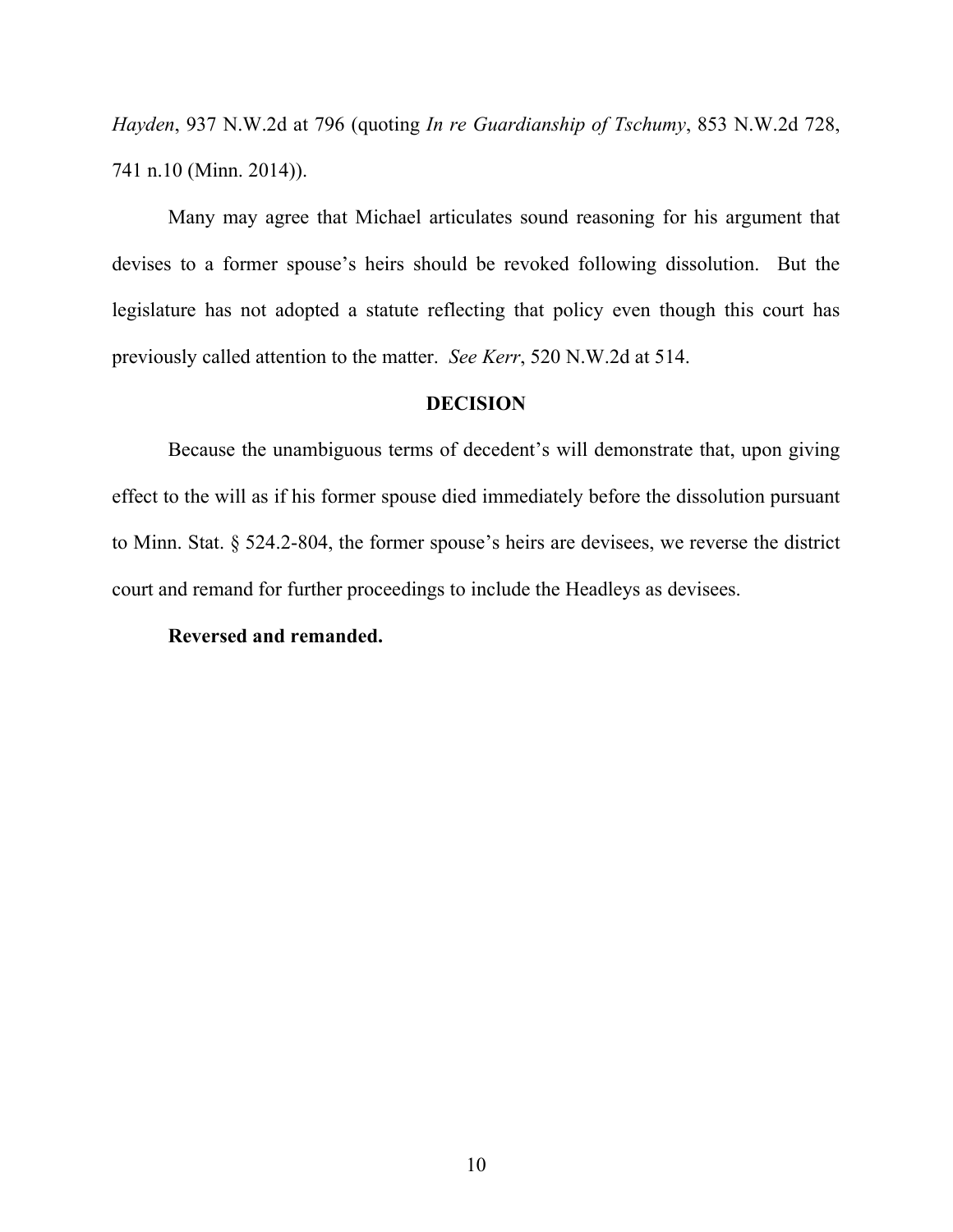# **SEGAL**, Chief Judge (dissenting)

I respectfully dissent. I would affirm the district court's order because I conclude that, since Sara Headley (Sara),<sup>[1](#page-10-0)</sup> the divorced spouse, is alive and did not in fact predecease Mathew Joseph Tomczik (Mathew), the bequest to Sara's heirs-at-law in the residual clause of Mathew's will was never triggered.

The residual clause in the will provides that one-half of any residue of Mathew's estate will go to "my heirs-at-law and one-half (1/2) to my wife's heirs-at-law." It then goes on to say that "[t]he heirs-at-law of each of us shall be determined (as of the date of death of the survivor of my [wife<sup>[2](#page-10-1)</sup>] and me) under, and take the shares prescribed by, Minnesota statutes of intestate succession . . . applied as if each of us had then died intestate." The will identifies "my wife" as Sara Tomczik, but contains no similar provision naming Sara's "heirs-at-law." The heirs-at-law are defined solely by the marriage relationship between Mathew and his then-wife Sara. I believe that this fact distinguishes the present case from our opinion in *In re Est. of Kerr*, 520 N.W.2d 512, 514 (Minn. App. 1994), *rev. denied* (Minn. Oct. 14, 1994), cited by the majority.

In *Kerr*, the will identified the recipient of the contested bequest as "my stepdaughter, Dawn M. Valentine." 520 N.W.2d at 514. Thus, the will in *Kerr* identified the recipient not only by her relationship to the decedent—stepdaughter—but by her

<span id="page-10-0"></span><sup>1</sup> When married, Sara's last name was Tomczik.

<span id="page-10-1"></span> $2$  The quoted clause includes the word "husband" instead of wife. Mathew and Sara entered into reciprocal wills and, like the majority, I assume that the use of husband, rather than wife, was a typographical error.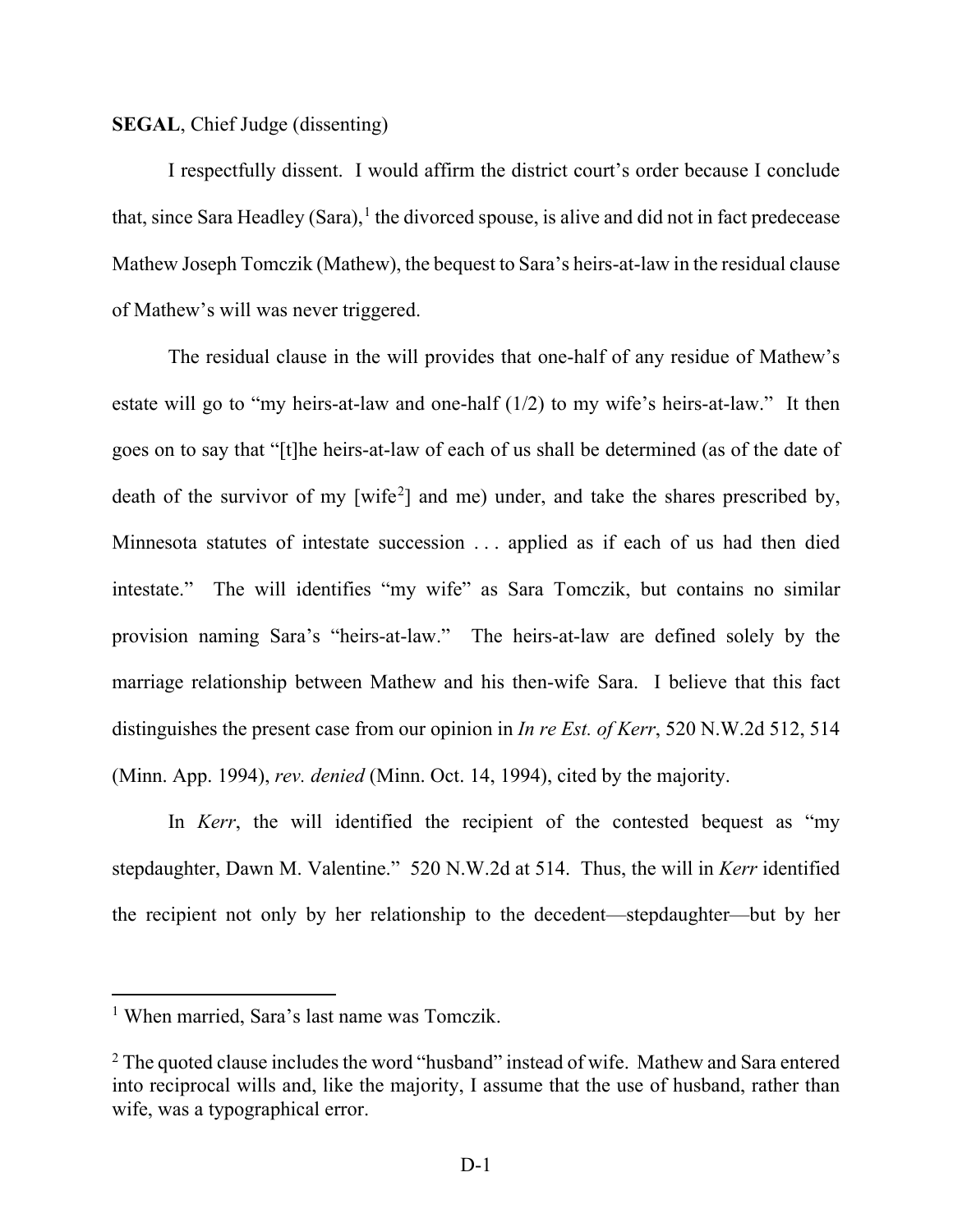name—Dawn M. Valentine. The *Kerr* appellant argued that the bequest's use of "stepdaughter" meant that Valentine could not take under the will because, when the decedent died, he was no longer married to Valentine's mother and Valentine was no longer the decedent's stepdaughter. *Id*. This court rejected that argument. We observed that

> [t]he will not only refers to a "stepdaughter," but it mentions the name of a specific individual. In the absence of a contrary intent, *the word "stepdaughter," when used in conjunction with an individual's name*, is a descriptive term which may not be distorted into a condition limiting the bequest.

*Id*. (emphasis added). Thus, critical to the holding in *Kerr* was that the stepdaughter's name—Dawn M. Valentine—was included in the bequest, not just the familial designation of stepdaughter. The bequest in the residual clause in this case—to "my wife's heirs-atlaw"—contains no names or similar identifiers. To be parallel to *Kerr*, the bequest would have to state that it was to go to "my father-in-law and mother-in-law, Calvin and Patricia Headley." That is not the language of the will. Because the only element present here is the marriage-based classification, I conclude that *Kerr* is distinguishable.

As to the application of Minn. Stat. § 524.2-804 (2020) to this case, appellants Calvin and Patricia Headley ask us to engage in a double fiction. First, as all parties agree and as the statute dictates, the bequest to Sara is revoked based on the fiction that Sara "died immediately before the dissolution" of the marriage. Minn. Stat. § 524.2-804, subd. 2. Appellants, however, ask us to go one step further and apply Sara's fictional death a second time—not just to revoke a bequest but to use the fiction affirmatively to create a right for appellants to inherit under the will.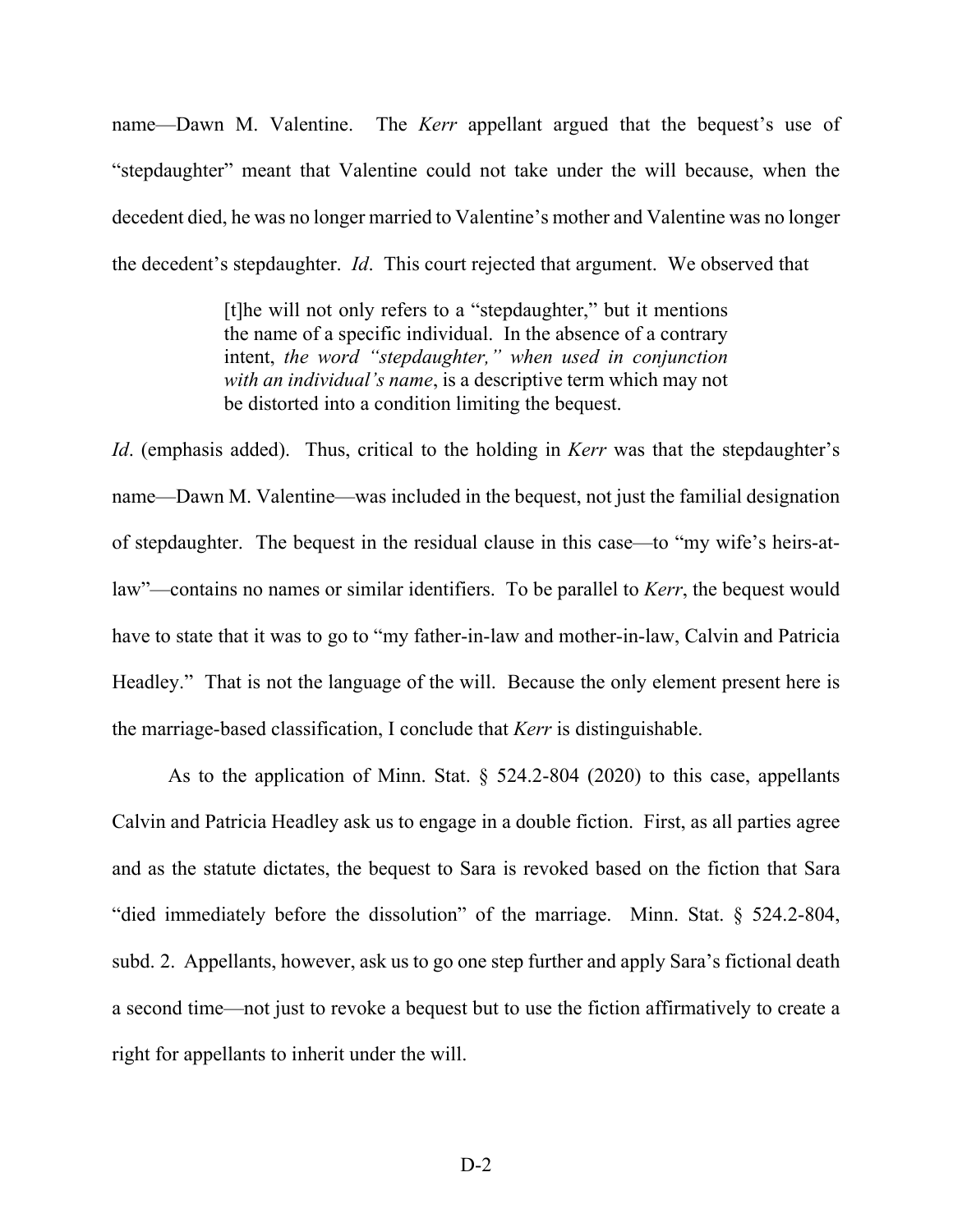Appellants' argument is contrary to the actual language of the residual clause and is not logical. Here, the will provides that the heirs-at-law are to be determined "as of the date of death of the survivor of my [wife] and me." Sara, however, is not yet deceased. As such, Mathew's death only triggered the bequest to Sara and, as everyone agrees, that bequest is revoked by operation of Minn. Stat. § 524.2-804. As to Sara's heirs-at-law, the will dictates that they are to be determined only after the survivor, in this case Sara, dies. The residual clause is thus an inchoate provision as to Sara's heirs. Indeed, Sara's actual heirs-at-law remain unknown and cannot be determined until her death. If we were to apply Minn. Stat. § 524.2-804 as appellants seek, we would be using that statute not just to revoke bequests to a divorced spouse, but to *create* a bequest (or other right to inherit) on the part of the former spouse's *potential* heirs-at-law that they would otherwise have no right to receive. Indeed, if there had been no divorce, Sara would be the recipient under the will, not her heirs-at-law, because Sara has survived Mathew.

The illogic of appellants' argument becomes even more apparent if, for example, Sara had remarried. Under that scenario, if we were to apply appellants' interpretation, Sara's new husband would be a beneficiary of a portion of Mathew's residual estate. That result would undoubtedly be contrary to both the testamentary intent of the decedent and Minn. Stat. § 524.2-804.[3](#page-12-0) *See* Minn. Stat. § 524.1–102(b)(2) (2020) (stating that one of

<span id="page-12-0"></span> $3$  The majority references the legislative history of Minn. Stat. § 524.2–804 in rebutting respondent's arguments, regarding the legislature's failure to adopt a provision of the uniform probate code revoking bequests to relatives of a divorced spouse. Legislative history, however, is only relevant when interpreting an ambiguous statute. *In re Welfare of Child. of J.B.*, 782 N.W.2d 535, 545 (Minn. 2010); *see also* Minn. Stat. § 645.16 (2020). Here, neither party argues and this court has not determined that Minn. Stat. § 524.2–804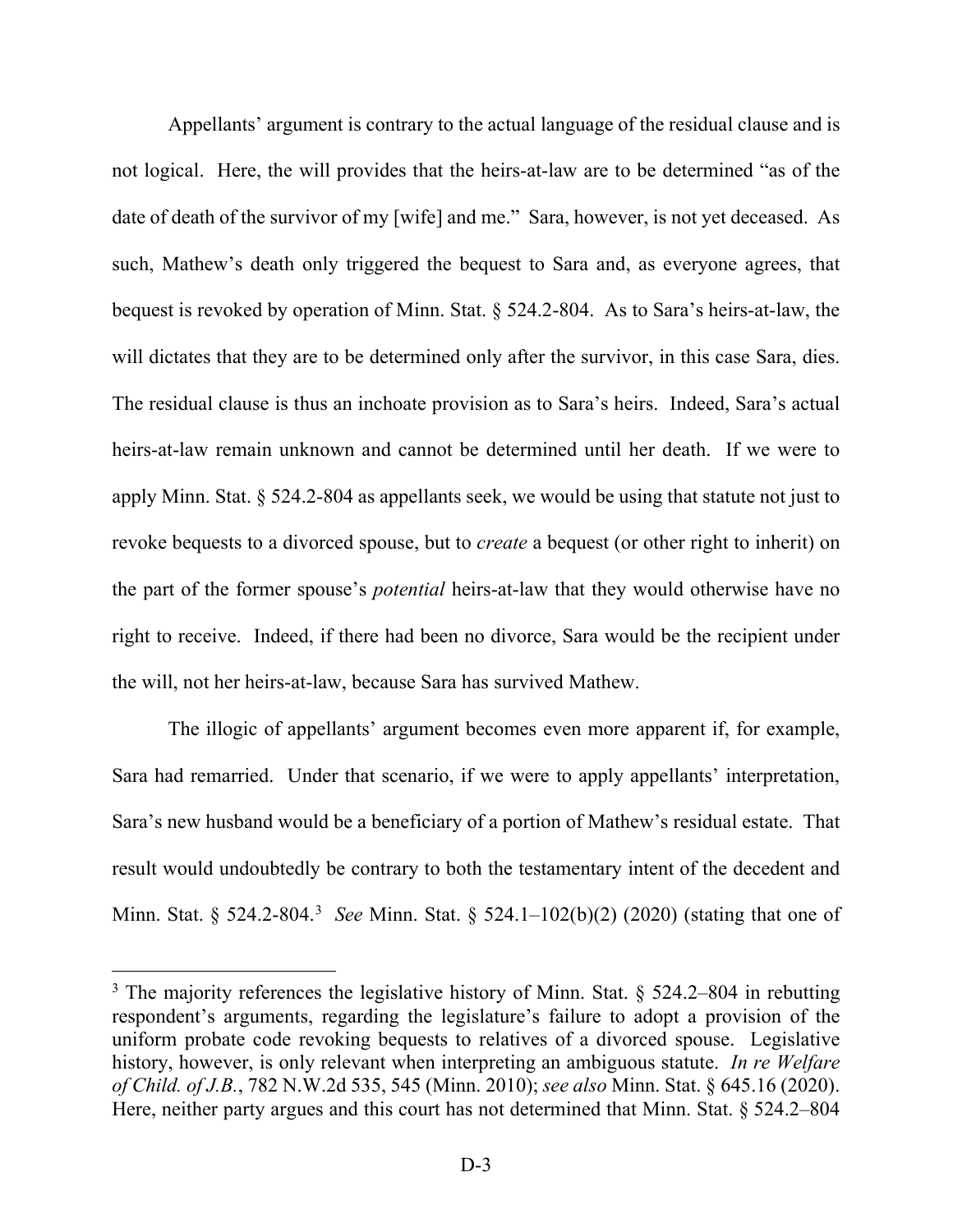the guiding purposes of Minnesota Statutes chapter 524 is "to discover and make effective the intent of a decedent in distribution of property").

Instead of adopting appellants' argument, I would follow the persuasive reasoning in the nonprecedential opinion of our court in *Danca.* That case involved the same type of residual clause—that, if the testator's spouse predeceases the testator, one-half of the residue of the estate is to go to the spouse's heirs-at-law. 1999 WL 232664, at \*1. In *Danca*, we concluded that the residual clause, as is also the case here, involved "a devise to a class, the members of which were impossible to predict at the time of the will's execution and were defined solely by their relationship to the ex-[spouse]." *Id*. at \*2.

We distinguished *Kerr* on the grounds that "[w]hile the testamentary intent with respect to the stepdaughter in *Kerr* was evidenced to some degree by the fact that she was identified by name, testamentary intent with respect to a class gift is less clear." *Id*. We thus concluded in *Danca* that, because the residual clause identified the recipients only by their relationship to the ex-husband, distributing half of the testator's residual estate to heirs of the divorced spouse—after the divorced spouse already received his share of the marital assets—"would be contrary to the intent demonstrated by the will and surrounding circumstances at the time of execution." *Id.* at \*3.

The only potential distinction between the facts in *Danca* and the present case is that the will here expressly states that the references to "wife" and "spouse" in the will are

is ambiguous. Moreover, I am "not persuaded legislative inaction reveals a legislative intent to benefit relatives of an ex-spouse where to do so is contrary to testator's intent." *In re Danca*, No. C1-98-1497, 1999 WL 232664, at \*2 (Minn. App. Apr. 20, 1999).